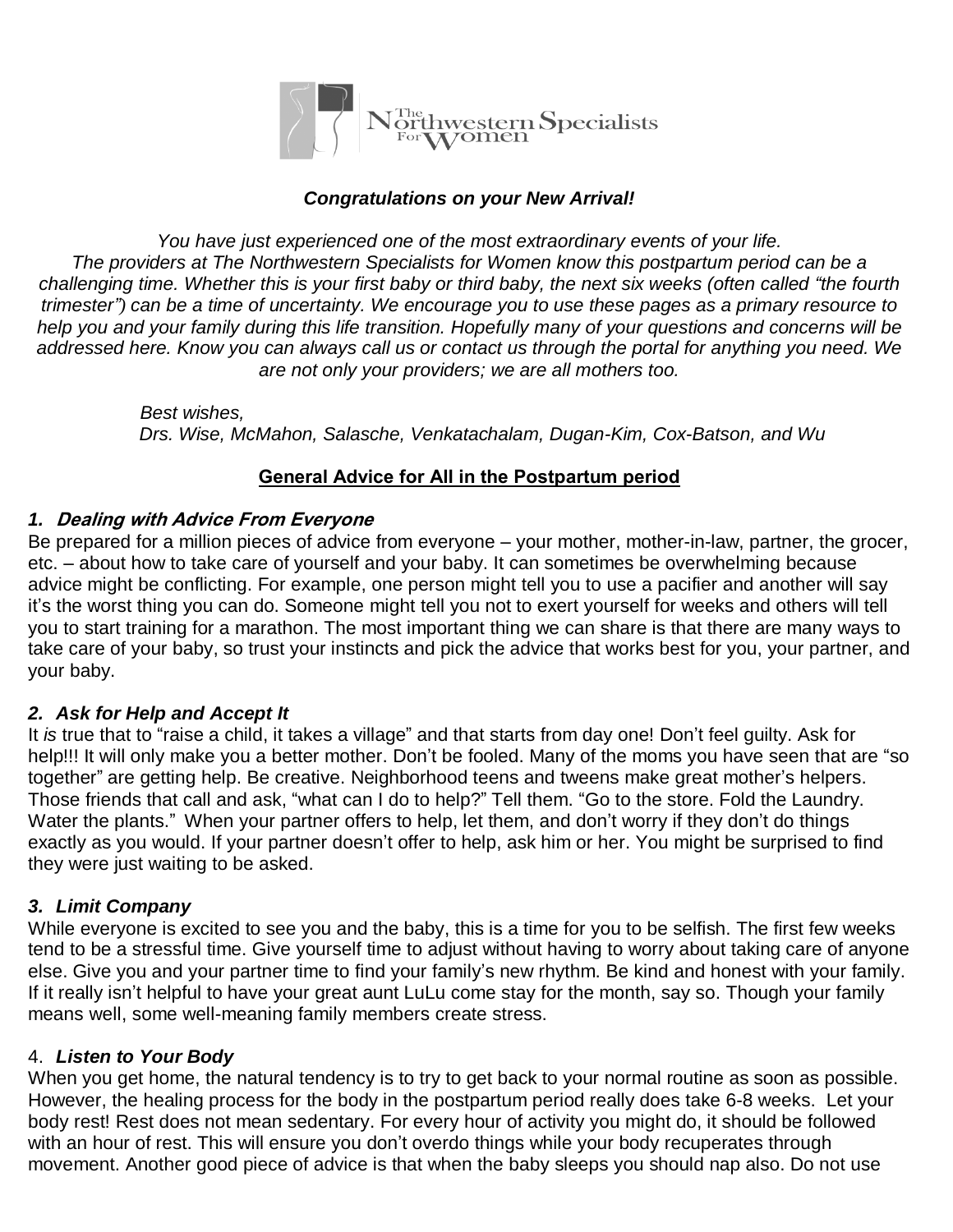this as an opportunity to check e-mails or write thank-you notes. As your body heals and you regain strength, you can increase your activity. After a vaginal delivery, many women can start a light exercise regimen, including low-impact cardio workouts (i.e. brisk walks, elliptical, light jogging), abdominal workouts, and pelvic exercises after 2 weeks. Anything more aggressive (i.e. full runs, cardio classes, etc.) should start after six weeks unless you have consulted your doctor.

## 5. *Do not lift anything greater than 15 pounds*

During pregnancy, a hormone called relaxin essentially relaxes all the ligaments and tendons of your body so that your body can grow and accommodate your baby. However, this makes all your joints and pelvic floor much more prone to injury. Heavy lifting increases this risk further. This hormone continues to work for the first few weeks after delivery as well, and this is why you should limit lifting to less than 15 pounds. This essentially means carry only the baby. Not the baby in the car seat (most car seats are 15 lbs. or more). Not the stroller (most are over 20lbs). You can gradually increase this restriction after 2 weeks as your body feels stronger. It also means limiting lifting laundry baskets and groceries (see #1 – ask for help!)

### 6. *Do not put anything inside the vagina*

This means no sex, fingers, tampons or douching (actually, you should never douche). Your cervix needs about 6-8 weeks to heal and if you received any stitches they need time to dissolve.

## 7. *Don't drive for the first 5-7 days*

Your abdominal muscles and pelvic area will be sore after you deliver. This means your reflexes while driving may be a little slower. Get used to the way your body feels before you start to drive. The best way to know if you are ready to drive is if you can move your foot from the accelerator to the brake without pain. You need to be prepared to suddenly apply the brakes without hesitation (just in case a child darts in front of the car). You should also not drive if you are still using a narcotic (e.g. Norco, Ultram) for pain. If you had a cesarean section, wait until your 2-week visit when we will clear you for driving.

# 8. *Bleeding is normal for 6-8 weeks*

You will bleed regardless of whether you had a vaginal delivery or cesarean section because this is how your uterus gets back to its normal size. There will be days where there is minimal bleeding and days where it's like a heavy period. You will also notice more bleeding when you breastfeed because the uterus has more contractions during this time. Clots are normal at this time as well, but they should be smaller than an egg and should not occur frequently. If you are not soaking through a pad an hour for two consecutive hours, you're doing fine.

## 9. *Leg swelling may be normal*

Many women notice that they have increased swelling in their legs and feet for the first 4-5 days after they deliver. Remember, during your pregnancy you gained over 2 liters of extra blood volume, and after delivery the fluids will gradually leave the body. Thanks to gravity, this fluid usually settles into the legs before your body gets rid of it in the form of urine. If your swelling is in both legs or feet and is not red or warm to the touch, this is most likely normal. By 2 weeks after delivery the swelling should be minimal. Painful swelling in only one leg may be the sign of a blood clot. If you are having unremitting shortness of breath along with this painful swelling it could mean that a clot has traveled from your *leg to your lungs. Contact us immediately.*

### *10. Vitamins and Hydration*

Just because you had your baby doesn't mean you should stop taking your prenatal vitamin. Either your prenatal, a postnatal, or even a multivitamin is important to take for the first 6 weeks. If you are breastfeeding, you should continue until you are done breastfeeding. Staying hydrated is just as important now as it was during pregnancy. New mothers are busy and often forget to drink. Dehydration causes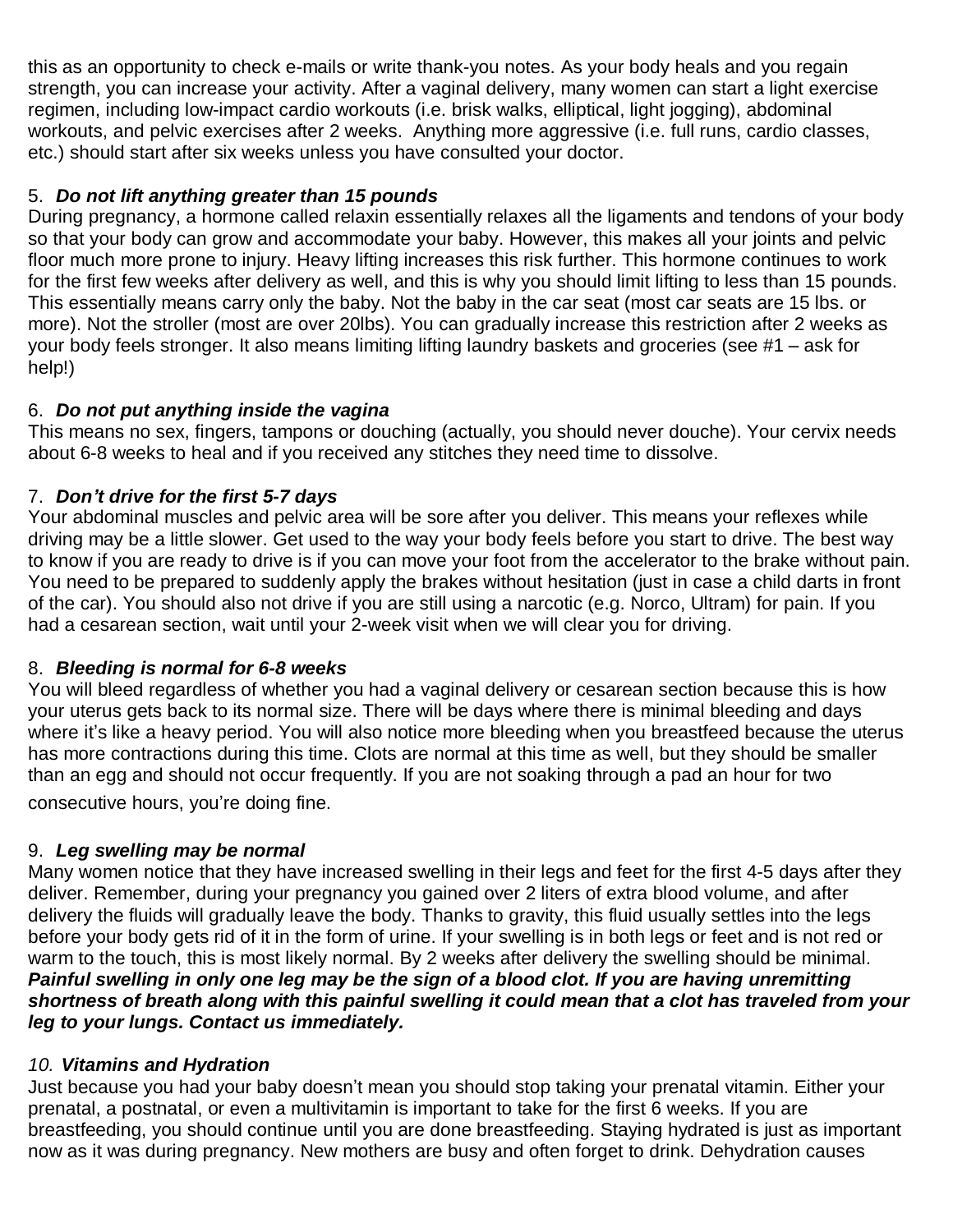constipation, headaches and interferes with breast milk production. The best way to know if you are well hydrated is to look at your urine – the clearer it is, the better hydrated you are. Also, remember your calcium. Your postpartum body needs it to recover, even more so if you are breastfeeding. Most prenatal/multivitamins only have about 200 mg of calcium, and your goal should be 1200-1500 mg of calcium a day. This is equivalent to 4 cups of milk or 2 1/2 cups of almond milk or about 6 cartons of yogurt or about 8 slices of cheese. An easy way to hydrate *and* get your calcium is that whenever you feed your baby, drink a glass of milk and/or water**.** 

## 11. *Avoid Constipation*

Many women experience a change in their digestive system after a delivery. For most women this is constipation. We promise that the anticipation of the first bowel movement is worse than the actual event, especially if you take preemptive measures. To avoid this common problem: hydrate, hydrate, hydrate! Colace, a stool softener, taken twice a day can be beneficial. This can be purchased over the counter. Other supplements that help your digestive system function better include Benefiber, Fiber Choice, Miralax or Metamucil. These supplements work by pulling water into the digestive tract to help "move things along". So these supplements are only effective if you are maintaining good hydration. Rely on what works for you. Some people find a particular food or drink stimulates their bowels. Prune juice, cabbage, bananas, coconut water and kale are some examples that may be helpful.

## 12. *Make your appointments to see us!*

If you had a vaginal delivery, make a postpartum appointment to see your provider in 6 weeks. At this visit we will clear you for more vigorous/normal activity and discuss contraception if needed (remember, nothing in the vagina until then). If you had a cesarean section, make an appointment for your postoperative checkup about 2 weeks after the delivery. This post-operative check-up will often be with one of our nurse practitioners, who will make sure your incision is healing well and you are progressing as expected. Please call soon to make these appointments. Hint: You can schedule these appointments while still in the hospital.

# **Recommended Medications after Your Delivery (all safe for breastfeeding!!)**

- 1. **Prenatal vitamin/multivitamin** every day.
- 2. **Ibuprofen** (Advil, Motrin): Take three, 200 mg tablets every 6-8 hours as needed. This medication is great for cramps and soreness. Always take with a small bit of food.
- 3. **Acetaminophen** (Tylenol): Take this as directed on the bottle. You can take Tylenol and ibuprofen together. They are different drugs and work on different pathways. \*\*\*You cannot take tylenol with Norco.
- 4. **Narcotic (Norco, Ultram): Take this e**very 4-6 hours as needed. If you had a cesarean or a more extensive vaginal delivery you probably received a prescription for a narcotic. Everyone does not need a narcotic for pain. Due to state laws we can no longer call in prescriptions for narcotics. We cannot eprescribe them either. You need a paper prescription to take to your pharmacy. We will not give you enough narcotic to make you dependent on them. The medication works best if you take it when you are having sharp or surgical pain that is 3-4 on a scale of 1-10. It will not work well if you wait until your pain is more severe. Do NOT take the medication preemptively in "anticipation of pain," unless directed by your doctor. Narcotics may make you feel sleepy and you should not drive if you are taking them. Some common side effects from narcotics are nausea, headaches, dizziness, itching and constipation (see hints below for managing constipation). Remember: DO NOT take Norco with Acetaminophen/Tylenol.
- 5. **Colace**: Take a 100 mg tablet 2-3 times a day. This helps prevent constipation, especially if you are taking a narcotic. You can purchase this over the counter.
- 6. **Anti-constipation/hemorrhoid supplements**: Take a fiber supplement like **Metamucil** or **Benefiber** to help stave off constipation. **Hydrocortisone ointment, Cortaid, Tucks pads, or Anusol** can help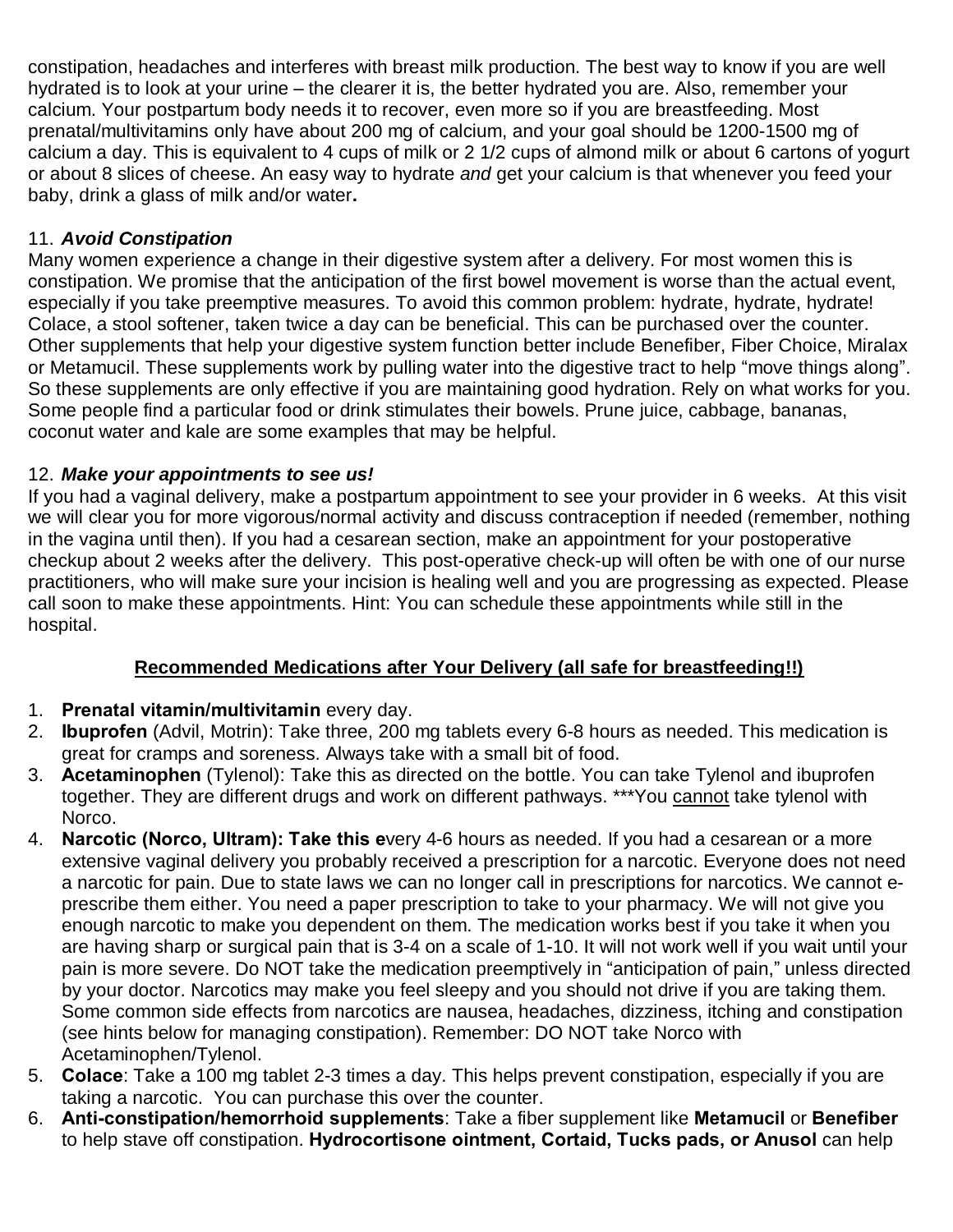with hemorrhoids. **Simethicone, Milk of Magensia, or Mylanta** can help with digestion/gas pains. Take all as directed on the bottle.

### **Issues Specific to a Cesarean Section**

### **1.** *Activity is good for you!*

It is very important to stay mobile after having surgery because it helps with recuperation and decreases the risk of deep venous clots in the legs. A good rule of thumb for the first two weeks is that for every hour of activity, you should take about an hour of rest. This ensures that you are being active, but not overdoing it. If you are naturally a very active person you might modify this with the advice of your doctor.

#### *2. Take your pain medicine at regular time intervals*

Everyone wants to avoid taking medication, however, in the first two weeks after a cesarean section you need to keep your pain under control to allow you to engage in activities that are going to help you heal faster (e.g., walking). It is difficult to play "catch up" to pain. Once it is severe it is very difficult manage. Everyone's medication needs are different. Some women need narcotics regularly for the first 7 days, while others need it only at night. Almost everyone will benefit from ibuprofen (Advil, Motrin) because it not only helps manage the soreness from surgery, but also treats the cramping that occurs as your uterus returns to normal size. For the first 2 weeks, most individuals benefit from 400-600 mg of ibuprofen every 6-8 hours (always with some food or milk). Following that, you can start decreasing the amount you need depending on your pain threshold.

#### *3. Changing Positions*

When changing positions from sitting to standing or sitting to lying, you may notice more pain in your abdominal area. This is typical. Your muscles are still healing. Take care to not move too quickly. When moving from lying to sitting do NOT have someone pull you up. Instead roll onto your side with your knees slightly bent and push yourself up to a side sitting position (as in yoga) by placing your hands on the bed/couch near your breast. This method places minimal strain on your incision and lower back.

### *4. Taking care of your incision*

The skin over the incision typically heals after 72 hours. The steri-strips (small pieces of tape) that we may place over the incision ensure the incision stays clean and decreases the tension on the incision. They do NOT hold the incision together. It's okay if these fall off before your two-week visit. Make sure you keep the incision clean and dry. When you shower whatever soap and water gets on the incision is fine. Do not actively bathe or scrub the area. Pat it dry when you are done. It is very important the incision stays dry. This can be challenging especially in the summer. The incision is often in a fold and it is hard for you to see. This fold is like a new armpit. It likes to sweat. Keep it dry! After showering you can use a hair dryer on a cool setting to ensure the skin is dry. If it is constantly staying moist place a clean cloth or gauze in the fold over the incision and change it several times a day. Call us if the if the incision starts to look red; is hot to the touch; is constantly draining or oozing; or if the incision begins to open. Your pain should get better, not worse! These may be signs of an infection, which occurs in up to 15% of all cesareans and will heal well without complications if treated in a timely fashion.

### **Perineal Care**

# *1. Perineal soreness is normal*

Pelvic soreness is normal if you had a laceration/tear or an episiotomy. This is because the skin and muscles have been stretched to allow you to push a baby out! If you were pushing for a while and then ended up with a cesarean section, this same phenomenon still occurs. If you have stitches, normal activity will not harm them. Your stiches will usually dissolve within 3-4 weeks. Try to make time to soak the area in a warm bath for 10-15 minutes once or twice a day. This is also called a sitz bath and helps accelerate healing by improving blood flow to the area. There are two ways to do this: 1) either sit in a tub filled with 5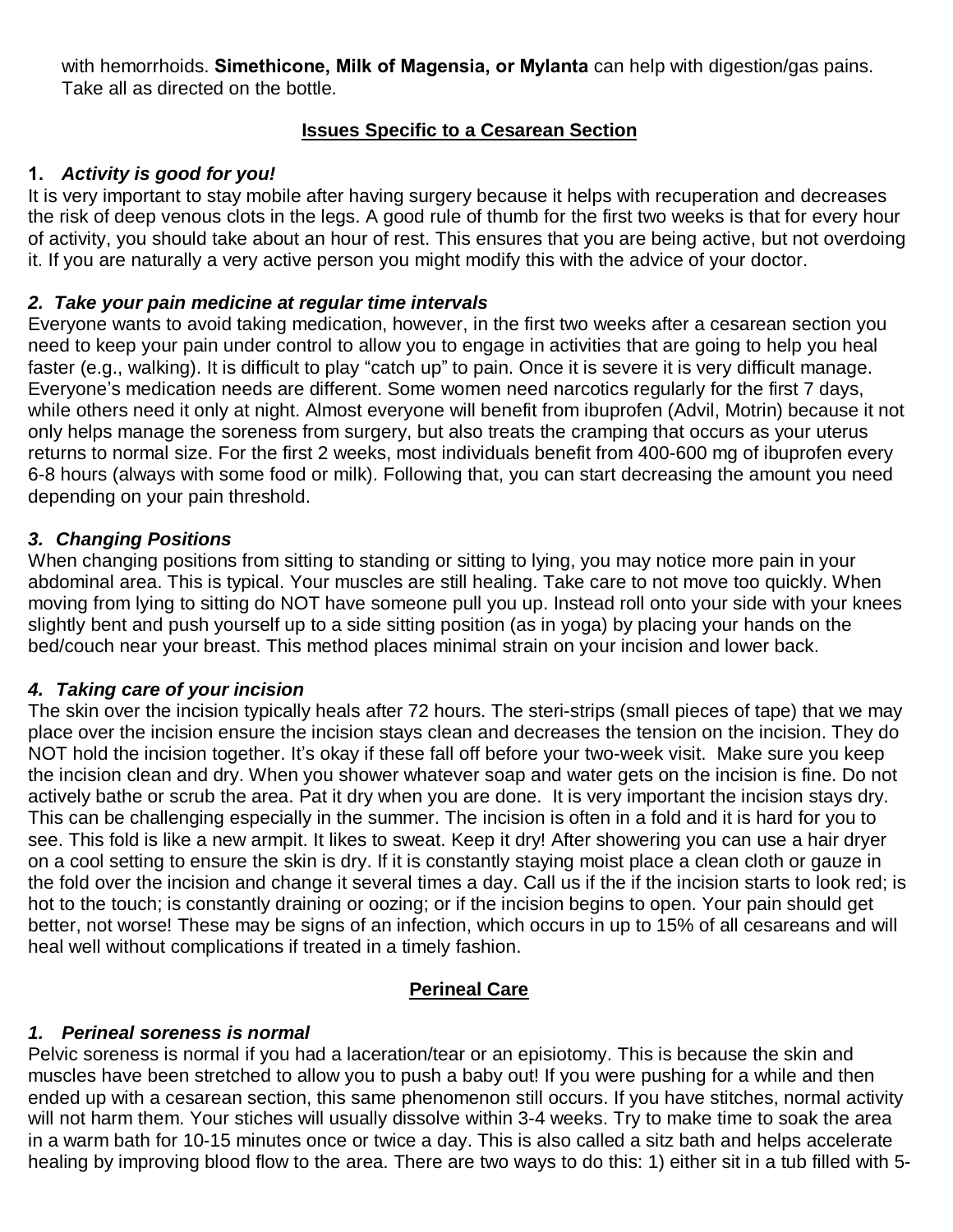6 inches of warm water, or 2) buy a Sitz bath at the drug store which fits over the toilet seat. Do not add salts or bubbles to the water – these can irritate the skin. Remember, a soak is ok, but complete submersion is not; you want to avoid water entering through the cervix. Maintaining good hygiene in the area allows for quicker healing. Make sure that you change your pads at least every 4 hours. Be gentle when cleaning after going to the bathroom. Dabbing rather than wiping may be useful. Use your peripartum wash bottle (the plastic bottle given to you in the hospital) to keep the area clean. A lot of the perineal and vaginal pain after a delivery also comes from swelling. Just as your feet and legs can swell, so can your perineum and vagina. You can continue to use ice on and off if it feels good to you. Ice packs, frozen peas, hollowed-out diapers filled with ice, and sanitary pads frozen with aloe and/or witch hazel are all methods women have found helpful to ice the area. Make sure to not apply ice directly to your skin.

#### *5. Hemorrhoids are Common*

Whether you pushed for 15 minutes, 3 hours, or ended up with a cesarean section, the blood vessels in the rectum can get a little lax after a delivery and when they collapse, this is a hemorrhoid. Using Tucks pads, Anusol, or witch hazel compresses (all found over the counter) can help with any discomfort. Taking Colace at least twice a day will also help soften your stool so that you don't have to strain as much.

### **Signs of the Postpartum Blues/Baby Blues**

It is normal to feel a range of emotions for the first few weeks after delivery. Happiness, inadequacy, frustration, fear, anger, and love are all fair game.…And then there is *FATIGUE*. Many women have never been more tired in their lives *and* there is a new life to care for! The extreme sleep deprivation and demands of your baby can set up a perfect storm for depression. The first two weeks after the birth is a time of transition. Some tears and frustration will happen and are normal. After two weeks your mood should be more stable. You will *still* be exhausted and likely irritable, but you should have figured out some coping mechanisms. One way to describe this transition is that for the first 2 weeks, you may feel like you are suspended upside down and don't know which way the sky is. Weeks 3 and 4 you may still be feeling upside down but at least you now know which direction the sky is. Weeks 5 and 6 you should begin to feel like you are right side up again and can look up at the sky. This is postpartum blues.

### **Signs of Postpartum Depression**

Postpartum depression is common. One in five women may experience postpartum depression. This can occur from just after delivery (more common if you have a history of depression) to 6 months later. Even if you have a wonderful relationship with your partner and lots of help at home you may experience postpartum depression. So how do you know you have postpartum depression? While a range of emotions is common, as is emotional lability (when your mood changes quickly), you *should no***t** feel isolated from your baby or from your family. You *should* still be able to find pleasure in things, even if you don't have the opportunity to get to them. It is normal to struggle with the conflicting demands of your new full time job as a mother. It is normal to question how you will find a healthy balance in your new life. These typical musings should not however cause you to have feelings of worthlessness, nor should these thoughts be all consuming. You *should not* have feelings of wanting to hurt yourself or others. You *should not* constantly feel anxious or fearful. You *should* be able to eat and sleep. Your mind *should* be able to turn off. These are some (but not all) of the symptoms of postpartum depression.

Sometimes a woman can be in such a bad place she might not recognize she is depressed. Often it might be a family member who first recognizes the symptoms. We encourage your family to call us if they are worried about you so that we can talk to you and see how we can help. The treatment of postpartum depression does not always involve medication. In many instances, therapy and additional support systems are sufficient. Most importantly, treatment for postpartum depression does NOT mean you have failed as a mother. In fact, by taking steps to improve, you are proving yourself to be an amazing mother to your child.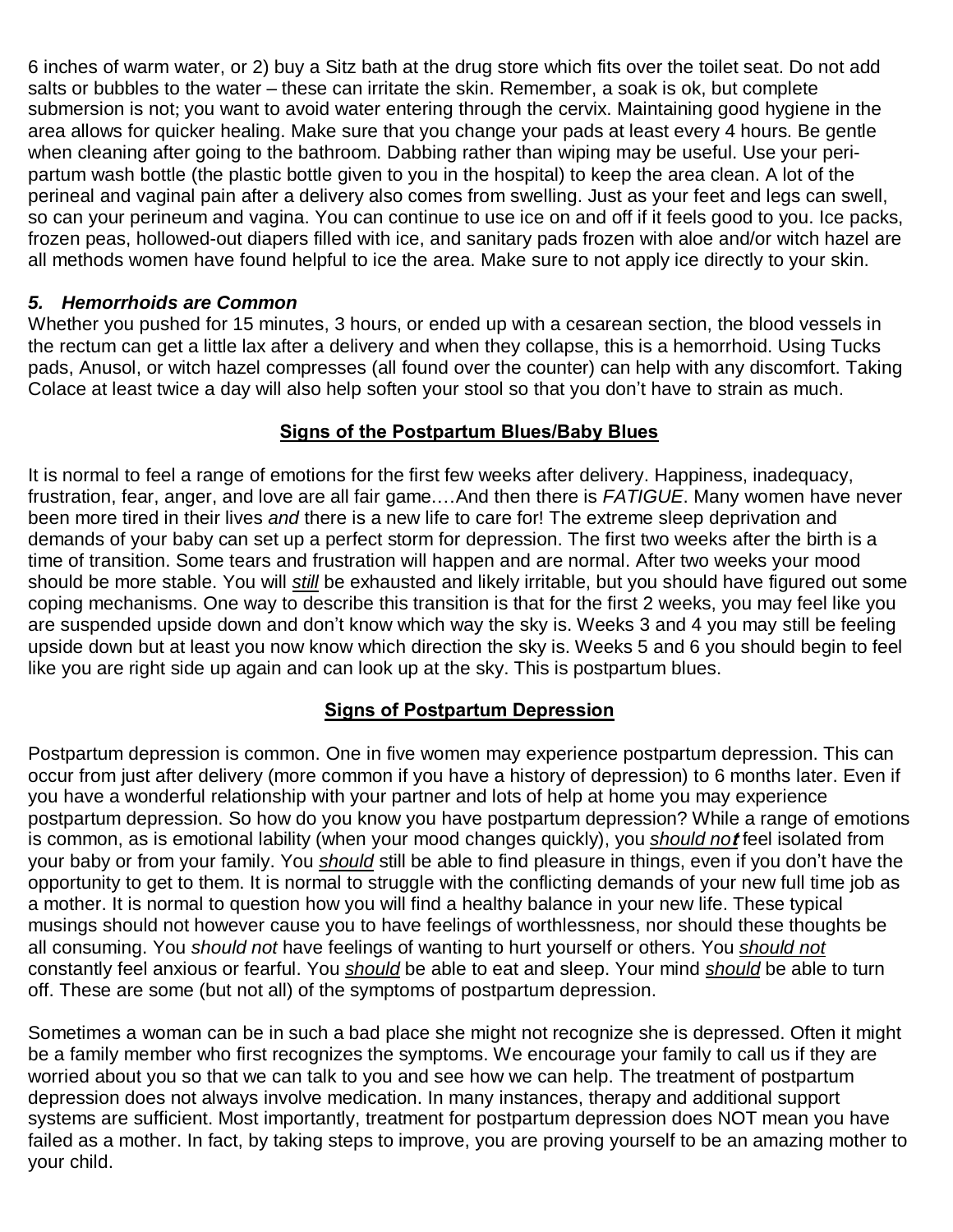# **Breastfeeding**

We strongly encourage all women to attempt breastfeeding unless there is a medical or physical reason this is not advisable. However, if you and your family have made the decision not to breastfeed we will support your decision. If you are breastfeeding, you will probably have more questions about this subject than any other during your postpartum period. Here are some words to live by.

## *1. There is no magic switch that suddenly turns your milk supply on after you deliver*

It can take up to 7 days for your milk to come in, so don't feel overwhelmed if it feels like you can't breastfeed right away. Stay with it and continue to put the baby to breast every 2-3 hours. If your pediatrician has recommended supplementing with formula, never fear. Sometimes your baby needs a little more energy, obtained through formula, to have the strength to get better at breastfeeding. If your baby does need formula supplementation, in general it is preferable to put your baby to your breast first to attempt breastfeeding. Once again, don't forget to hydrate (remember the rule – every time you feed the baby, drink a glass of milk and/or water). When your milk comes in, your breasts will become full, larger, a little tender, and warm. During this time, make sure you continue to breastfeed every 2.5-3 hours, regardless of whether the baby actually gets any milk. The routine stimulation of the breasts will make it more likely that your breast milk will come in. Remember that the baby is a very efficient pump, actually better than the electric pump in most cases. Most pediatricians will suggest that for the first 3 weeks, a baby needs to be awakened at least every 3-4 hours for a feeding.

### *2. Normal symptoms while breastfeeding*

*•* It is common to have low grade temperatures (less than 100.4 F) when the milk comes in and during the breastfeeding period. If you have breast engorgement (the breast feels hard, warm, and tender), your initial steps should be to take a warm shower or apply heat packs to the breast. Manually pumping the breasts to try to alleviate the fullness or massaging the breasts does wonders too. Don't

forget to take an NSAID such as ibuprofen (Advil, Motrin – 600 mg every 6 hours). This will resolve most engorgements within 24 hours. Feeling very tired or sleepy or blue while breastfeeding is also common.

- *•* As part of the milk let-down reflex some women have a strong sense of relaxation, fatigue, feeling blue or less commonly euphoria.
- *•* Menopausal-like symptoms: hot flashes and night sweats are quite common. They can start as early as right after delivery, but normally start 2-3 weeks postpartum. These symptoms occur due to the hormonal shifts that occur to allow your milk to come in (a drop in your estrogen allows for the prolactin hormone to rise and make milk).

# *3. Breast Hygiene*

Make sure you always wash your hands before handling your breasts/nipples. After breastfeeding, let the nipples air-dry; breast milk is a natural lubricant for your nipples and will help prevent cracking. You can also use lanolin cream after each feeding – it's safe for the baby as well.

# *4. Mastitis*

- Mastitis, or an infection of the breast, is common in breastfeeding moms. In most cases, it develops due to the transfer of bacteria from the baby's mouth to the nipple, and thereby to the milk ducts of the breast.
- Signs of mastitis: in general, mastitis does not occur without a fever greater than 101. This really helps distinguish it from breast engorgement. Look for any tender breast lumps that cause the skin above them to turn red and that do not improve despite taking ibuprofen (Advil, Motrin), massaging the area, or adding heat to it.